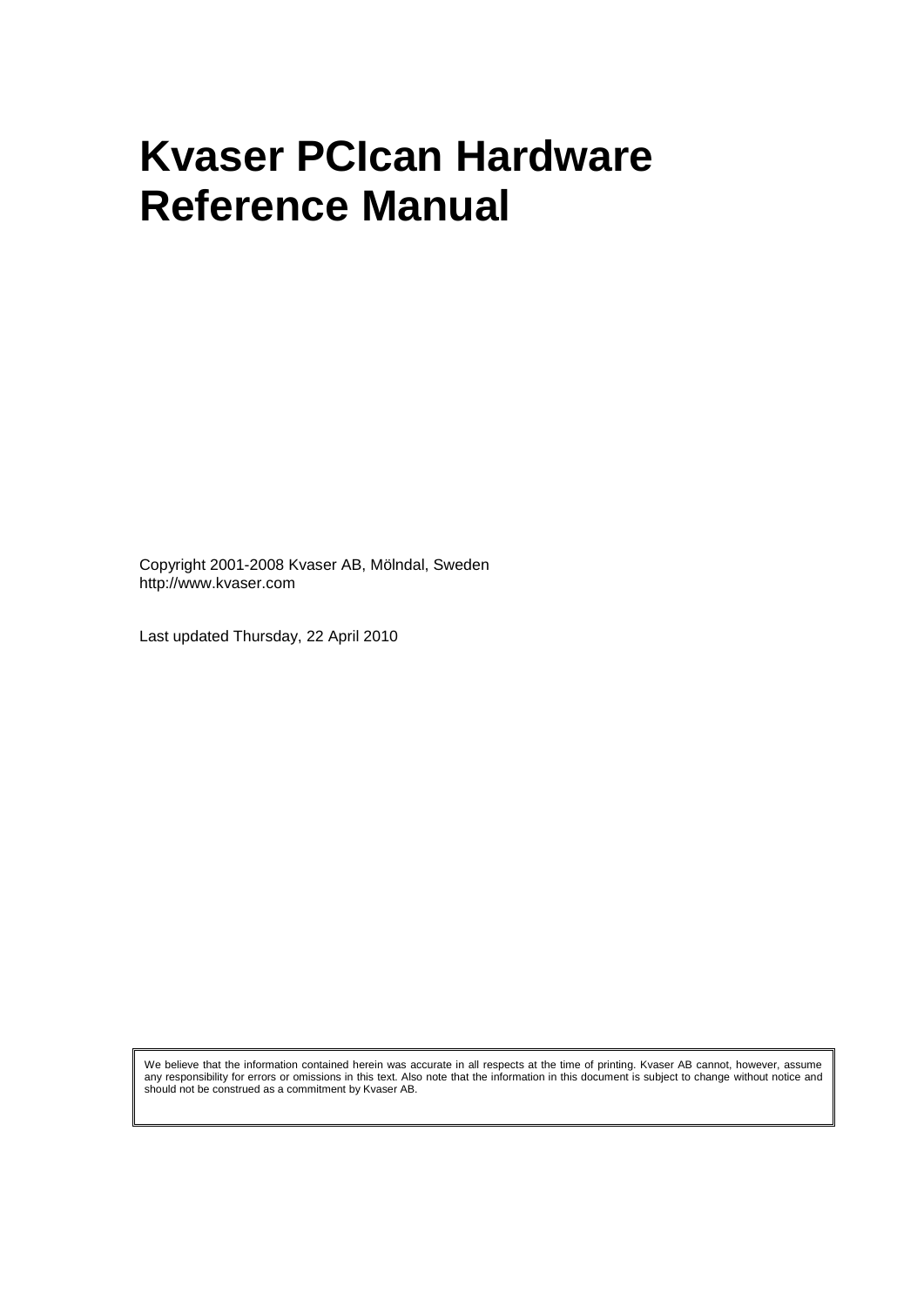(This page is intentionally left blank.)

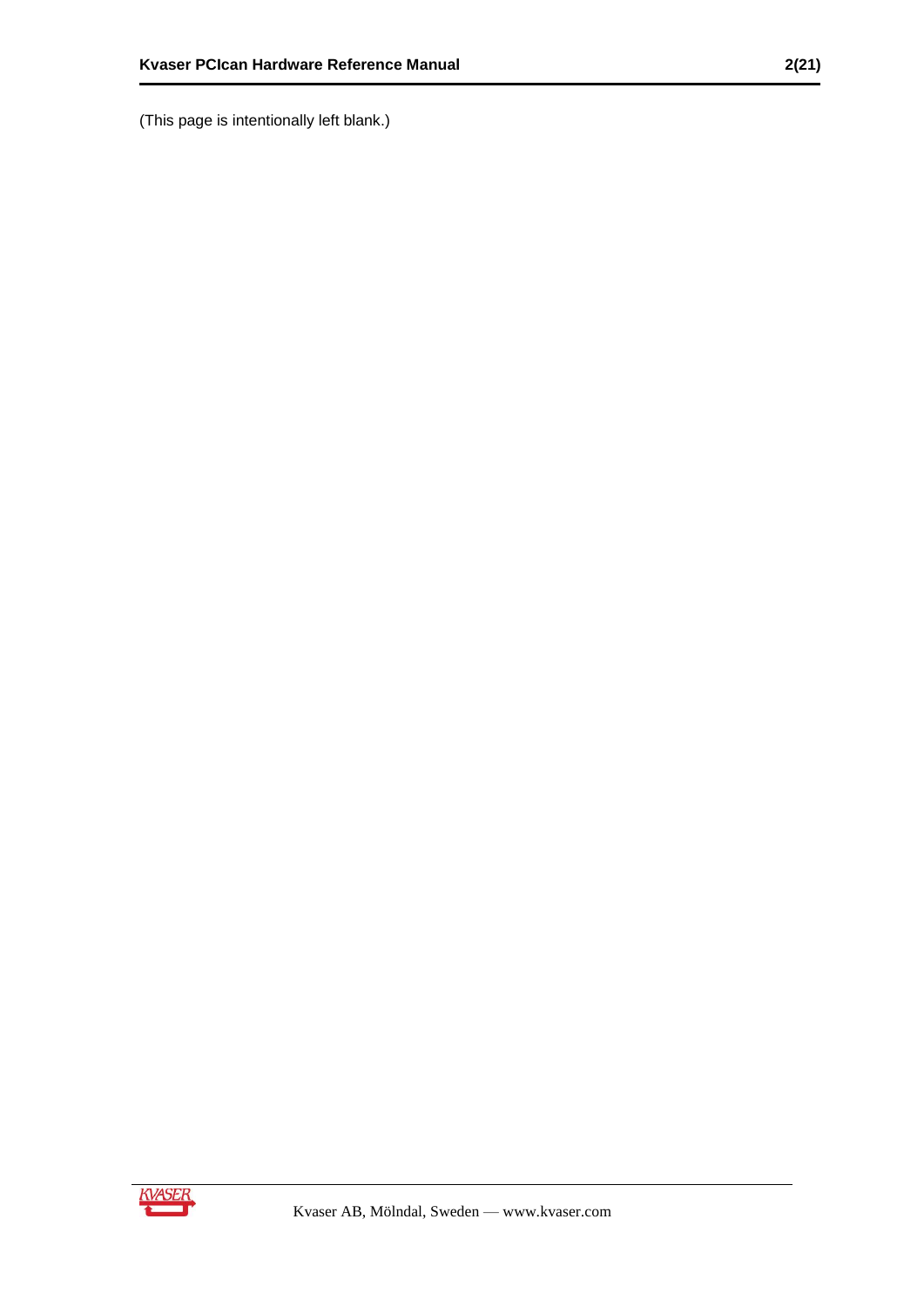#### <span id="page-2-0"></span>**Table of Contents**  $\mathbf 1$

| 1            |      |  |  |  |
|--------------|------|--|--|--|
| $\mathbf{2}$ |      |  |  |  |
|              | 2.1  |  |  |  |
|              | 2.2  |  |  |  |
|              | 2.3  |  |  |  |
| $\mathbf{3}$ |      |  |  |  |
| 4            |      |  |  |  |
| 5            |      |  |  |  |
|              | 5.1  |  |  |  |
|              | 5.2  |  |  |  |
|              | 5.3  |  |  |  |
|              | 5.4  |  |  |  |
|              | 5.5  |  |  |  |
|              | 5.6  |  |  |  |
|              | 5.7  |  |  |  |
|              | 5.8  |  |  |  |
|              | 5.9  |  |  |  |
|              | 5.10 |  |  |  |
|              | 5.11 |  |  |  |
|              | 5.12 |  |  |  |
|              | 5.13 |  |  |  |
|              | 5.14 |  |  |  |
|              | 5.15 |  |  |  |
|              | 5.16 |  |  |  |
|              | 5.17 |  |  |  |
|              | 5.18 |  |  |  |
| 6            |      |  |  |  |
| 7            |      |  |  |  |
| 8            |      |  |  |  |
|              | 8.1  |  |  |  |
|              | 8.2  |  |  |  |
|              | 8.3  |  |  |  |
|              | 8.4  |  |  |  |
| 9            |      |  |  |  |

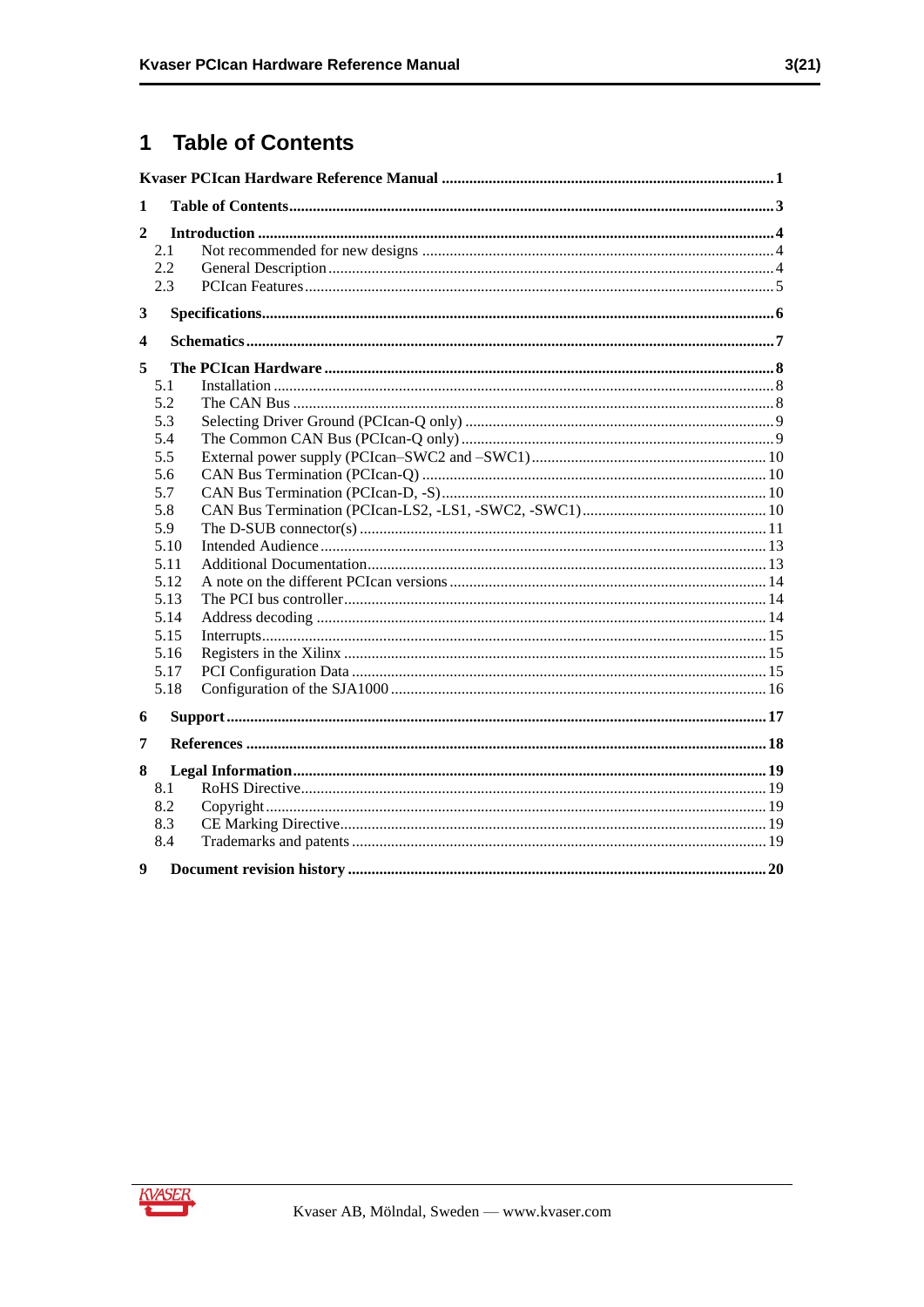## <span id="page-3-0"></span>**2 Introduction**

This document describes the following standard variants of the PCIcan board:

| <b>Product</b> | <b>Part Number</b> | <b>Description</b>                     |
|----------------|--------------------|----------------------------------------|
| <b>Name</b>    |                    |                                        |
| PCIcan-S       | 733-0130-00082-7   | 1 x SJA1000, 82c251 driver             |
| PCIcan-D       | 733-0130-00083-4   | 2 x SJA1000, 82c251 drivers            |
| PCIcan-Q       | 733-0130-00084-1   | 4 x SJA1000, 82c251 drivers            |
| PCIcan-SWC1    | 733-0130-00088-8   | 1 x SJA1000, 5790 drivers (Single-Wire |
|                |                    | CAN)                                   |
| PCIcan-SWC2    | 733-0130-00089-6   | 2 x SJA1000, 5790 drivers (Single-Wire |
|                |                    | CAN)                                   |
| PCIcan-LS1     | 733-0130-00085-8   | 1 x SJA1000, TJA1053 drivers           |
| PCIcan-LS2     | 733-0130-00086-5   | 2 x SJA1000, TJA1053 drivers           |

Please note that the product names for PCIcan-S, -D, -Q changed to PCIcan-HS, -HS/HS, - 4XHS during 2004/2005. This change was necessary due the introduction of PCIcan boards with low speed and single wire CAN bus drivers. In addition, the part number was shortened to the 6 last digits due practical reasons. However, both part numbers are valid. These changes affect the product name and the part number only. The product itself is identical in all other aspects.

#### <span id="page-3-1"></span>*2.1 Not recommended for new designs*

NOTE: **The PCIcan devices listed in the table above are not recommended for new designs.** Instead, we recommend our PCIcanx devices, which are fully software compatible with the PCIcan devices. The PCIcanx devices are described in another document; please refer to our web site.

#### <span id="page-3-2"></span>*2.2 General Description*

KVASER's PCIcan cards for CAN systems feature up to four CAN controllers.

The outputs from the CAN circuits are connected to a 25 pin DSUB (PCIcan-Q) or one or two 9-pin DSUB (all other types) via optocouplers and CAN bus driver circuits.

The bus driver circuits of type 82C251 conforms to the physical layer specified by the ISO 11898 standard and can operate up to 1 Mbit/s.

The bus driver circuits of type 5790 conforms to the physical layer specified by the SAE 2411 standard and can operate up to 25 kbit/s in normal mode and up to 80 kbit/s in high-speed mode.

The bus driver circuits of type TJA1053 are intended for automotive body electronics buses and can operate up to 125 kbit/s.

On the PCIcan-Q it is possible to connect all CAN circuits to a common CAN bus, which also is connected to the DSUB connector. A built-in terminator may be connected to the common bus if this board is at one end of the bus cable. It is necessary to have a resistor load connected between the two bus wires to make the ISO 11898 drivers work. The 25-pin connector also provides a ground point to the two bus sections of optocouplers and drive circuits.

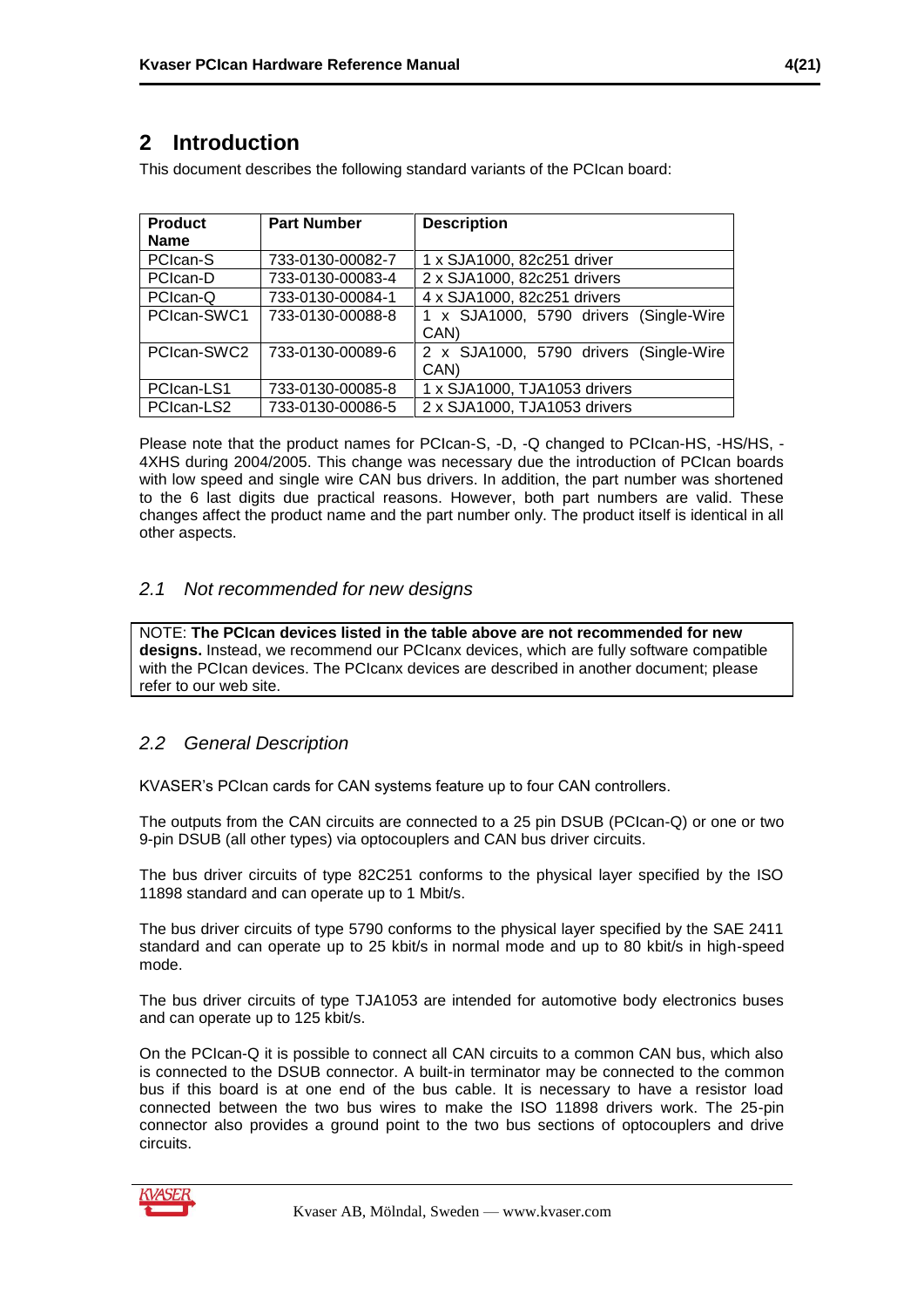#### <span id="page-4-0"></span>*2.3 PCIcan Features*

- Up to four CAN circuits on one card.
- Optical isolation between the card and the CAN buses.
- DC/DC power supply to galvanically isolated bus drivers.

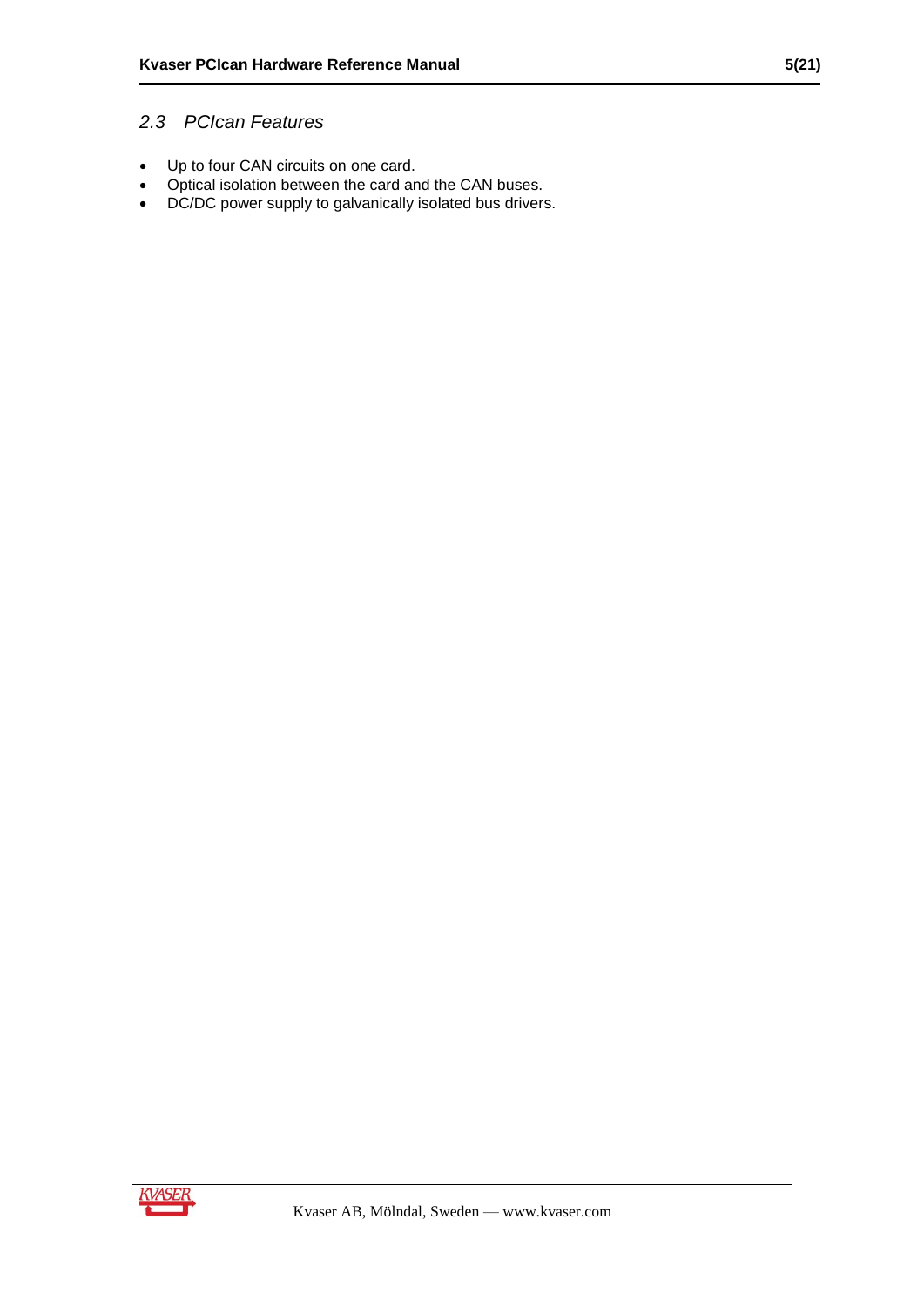## <span id="page-5-0"></span>**3 Specifications**

| General                                                                                                                |                                                                                                                                                                                               |  |  |
|------------------------------------------------------------------------------------------------------------------------|-----------------------------------------------------------------------------------------------------------------------------------------------------------------------------------------------|--|--|
| <b>Size</b>                                                                                                            | PCI-bus PC card (135 mm)                                                                                                                                                                      |  |  |
| Power consumption                                                                                                      | PCIcan-Q: max 600 mA @ 5V.                                                                                                                                                                    |  |  |
| CAN bus connector                                                                                                      | 25-pin DSUB, female, for PCIcan-Q CAN buses. (See<br>p. 11)                                                                                                                                   |  |  |
|                                                                                                                        | 2 x 9-pin DSUB, male, for PCIcan-D CAN buses. (See<br>p. 11)                                                                                                                                  |  |  |
|                                                                                                                        | 9-pin DSUB, male, for PCIcan-S CAN bus. (See p. 11)                                                                                                                                           |  |  |
| <b>CAN Controller(s)</b>                                                                                               |                                                                                                                                                                                               |  |  |
| $PClcan-O: 4 \times SJA1000$                                                                                           |                                                                                                                                                                                               |  |  |
| PCIcan-D, PCIcan-LS2, PCIcan-SWC2: 2 x SJA1000                                                                         |                                                                                                                                                                                               |  |  |
| PCIcan-S, PCIcan-LS1, PCIcan-SWC1: 1 x SJA1000                                                                         |                                                                                                                                                                                               |  |  |
| CAN Clock frequency: 16 MHz                                                                                            |                                                                                                                                                                                               |  |  |
| <b>CAN Bus Driver(s)</b>                                                                                               |                                                                                                                                                                                               |  |  |
| <b>Drivers</b>                                                                                                         | PCIcan-Q, -D, -S: Philips 82C251; compliant with the<br>ISO 11898 standard.                                                                                                                   |  |  |
|                                                                                                                        | PCIcan-LS2, -LS1: Philips TJA1053                                                                                                                                                             |  |  |
|                                                                                                                        | PCIcan-SWC2, -SWC1: Philips AU5790c                                                                                                                                                           |  |  |
| Voltage feed                                                                                                           | The drivers are galvanically separated (selectable by<br>switches) from the power supply on the PC by on-<br>board DC/DC converters.                                                          |  |  |
| Grounding                                                                                                              | The ground of the CAN drivers is available at the<br>DSUB connector. On the PCIcan-Q it is also possible<br>to connect the driver ground to the PC ground by a<br>switch on the PCIcan board. |  |  |
| <b>Other Features</b>                                                                                                  |                                                                                                                                                                                               |  |  |
| Fast optocouplers between CAN circuits and drivers.                                                                    |                                                                                                                                                                                               |  |  |
| CAN driver part fed by the PC through DC/DC-converters (the PCIcan-SWC2,<br>and -SWC1 requires external power supply.) |                                                                                                                                                                                               |  |  |

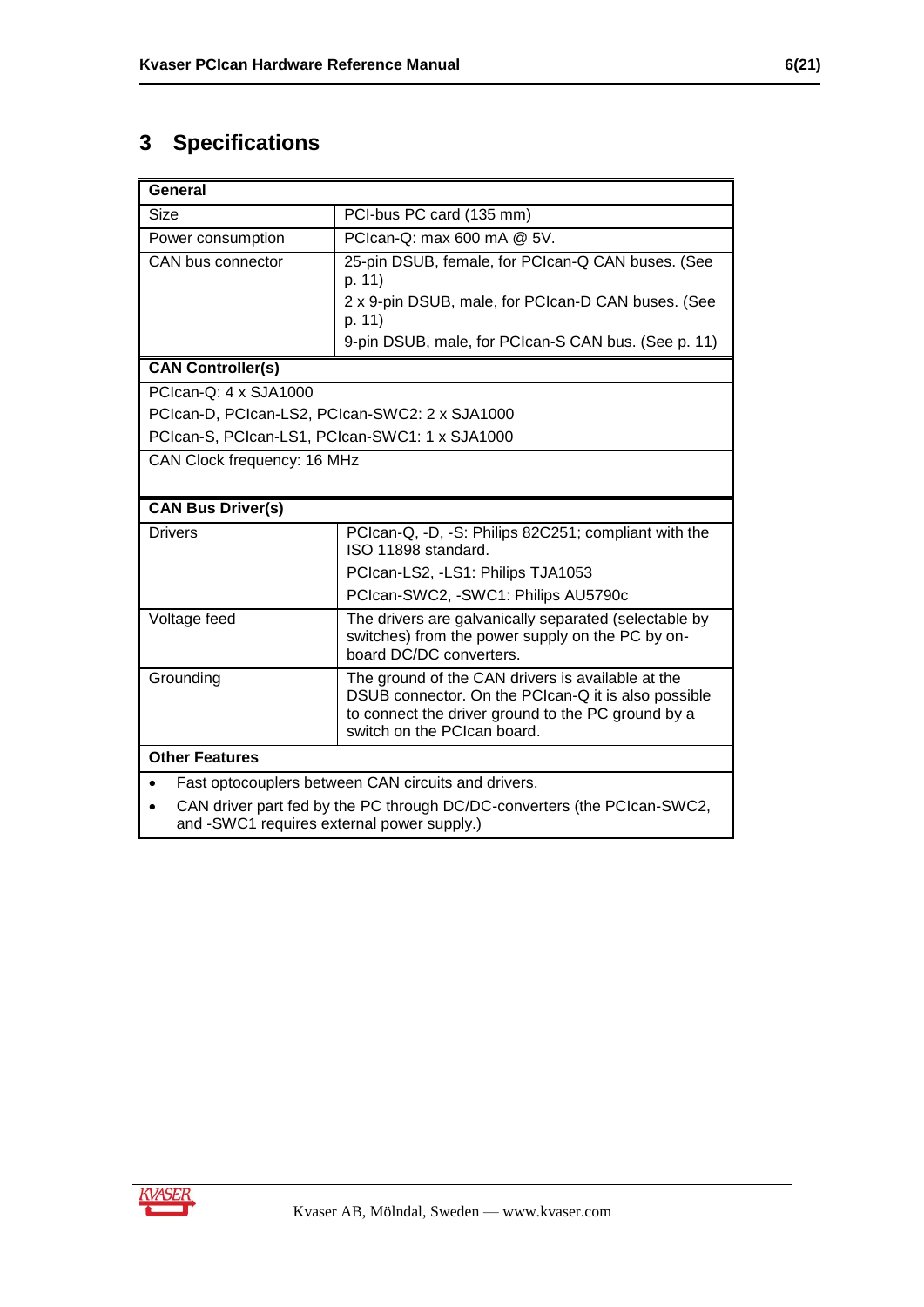## <span id="page-6-0"></span>**4 Schematics**



**Figure 1:** Block diagram for PCIcan-Q.



**Figure 2:** Block diagram for PCIcan–D, –S, –LS2, –LS1, –SWC2, and –SWC1.

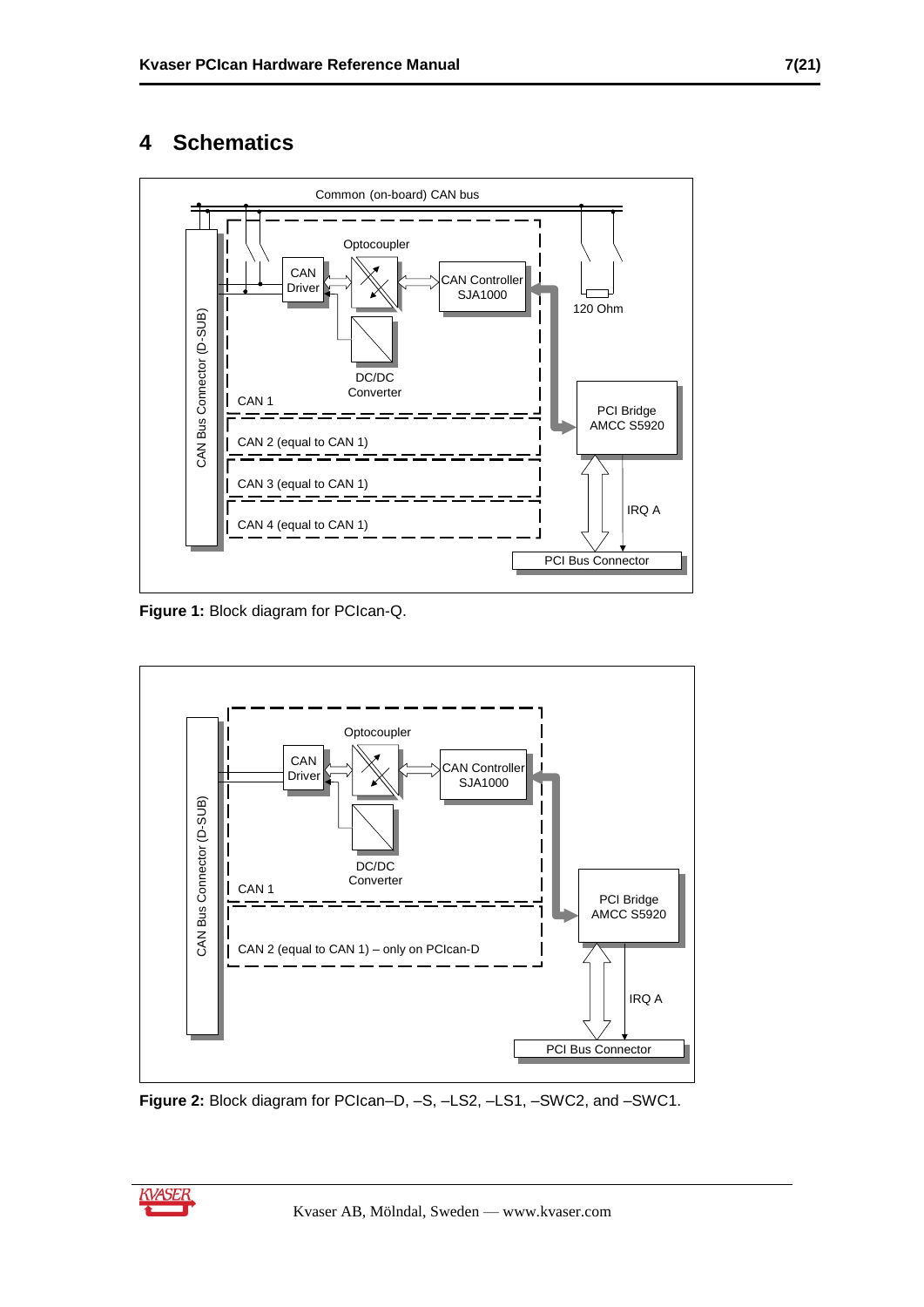## <span id="page-7-0"></span>**5 The PCIcan Hardware**

#### <span id="page-7-1"></span>*5.1 Installation*

*PCIcan-D, -S, -LS2, -LS1, -SWC2, and -SWC1* have no switches and so are plug-and-play.

*PCIcan-Q* has switches that allow you to

- 1) connect driver ground to PC ground (see ["Selecting Driver Ground \(PCIcan-Q only\)"](#page-8-0) below),
- 2) connect any of the four CAN channels to a common CAN bus and possibly terminate the common bus (see ["The Common CAN Bus \(PCIcan-Q only\)"](#page-8-1) below.)

After you have configured the switches, power down the computer, insert the board into an empty PCI slot, and power up the computer.



**Figure 3:** The switches on the PCIcan-Q board

#### <span id="page-7-2"></span>*5.2 The CAN Bus*

On PCIcan-Q, -D and –S, the CAN bus drivers are 82C251 type and compliant with the ISO 11898 physical layer standard.

On PCIcan-LS2 and –LS1, the CAN bus drivers are of TJA1053 or TJA1054 type.

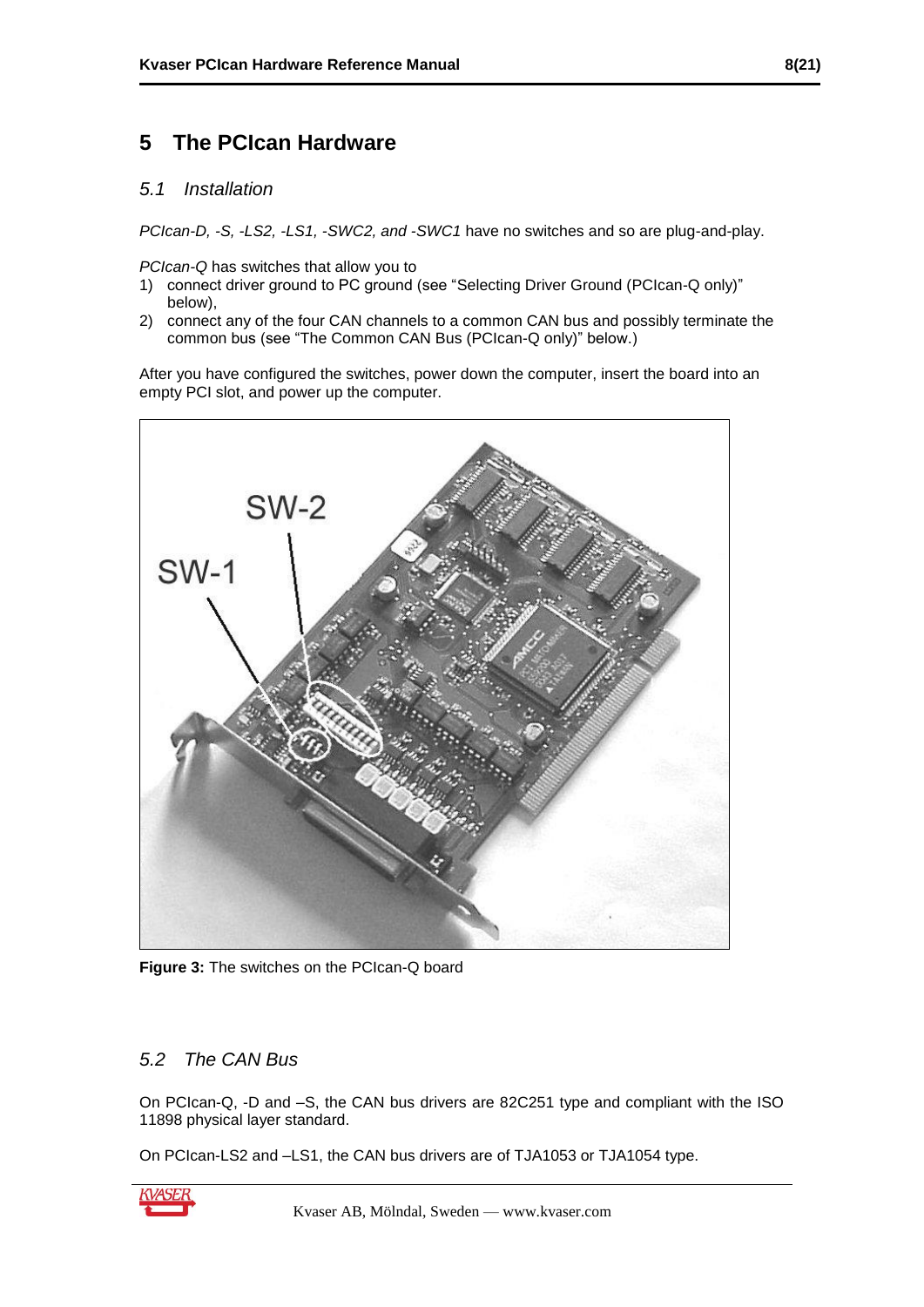On PCIcan-SWC2 and –SWC1 the CAN bus drivers are of AU5790c type**. The bus driver requires an external power source.**

The CAN bus is galvanically isolated from the card by means of fast optocouplers. These optocouplers introduce a small signal delay and decreases the maximum allowed bus length somewhat.

For PCIcan-S, PCIcan-D, and PCIcan-Q, the optocouplers allow for a CAN bus speed up to 1 Mbit/s.

#### <span id="page-8-0"></span>*5.3 Selecting Driver Ground (PCIcan-Q only)*

Using switch pack SW1 you can connect the grounds at the driver part to the ground of the PC. This is normally not necessary but it may sometimes be advantageous.

Switch pack SW1 is the small switch pack located near the 25-pin DSUB connector.

**Table 1.** Switch Pack 1.

| SW <sub>3</sub> | <b>Function</b>                                                                                                                                                          |
|-----------------|--------------------------------------------------------------------------------------------------------------------------------------------------------------------------|
|                 | ON: PC ground and the ground of CAN driver #1 and #2 are<br>connected.<br>OFF: PC ground and the ground of CAN driver #1 and #2 are not<br>connected.<br>Default is OFF. |
|                 | ON: PC ground and the ground of CAN driver #3 and #4 are<br>connected.<br>OFF: PC ground and the ground of CAN driver #3 and #4 are not<br>connected.<br>Default is OFF. |
|                 | Not used. Default is OFF.                                                                                                                                                |

Factory settings are: all switches OFF, meaning that the PC, and the CAN controller circuits, are galvanically isolated from the CAN bus.

#### <span id="page-8-1"></span>*5.4 The Common CAN Bus (PCIcan-Q only)*

Using switch pack SW2, you can connect the four different CAN buses to one single bus on the board. This common CAN bus is also accessible at the DSUB connector. This allows communication between two or more of the circuits on the card without having to connect any cables.

Switch pack SW2 is the large switch pack near the 25-pin DSUB connector.

| <b>SW2-</b>   | When set to ON, it connects                      |  |  |
|---------------|--------------------------------------------------|--|--|
|               | On-board terminating resistance to common CAN-L. |  |  |
| $\mathcal{P}$ | On-board terminating resistance to common CAN-H. |  |  |
| 3             | CAN-L of SJA1000 #1 to common CAN-L.             |  |  |
| 4             | CAN-H of SJA1000 #1 to common CAN-H.             |  |  |
| 5             | CAN-L of SJA1000 #2 to common CAN-L.             |  |  |
| 6             | CAN-H of SJA1000 #2 to common CAN-H.             |  |  |

**Table 2.** Switch Pack 2.

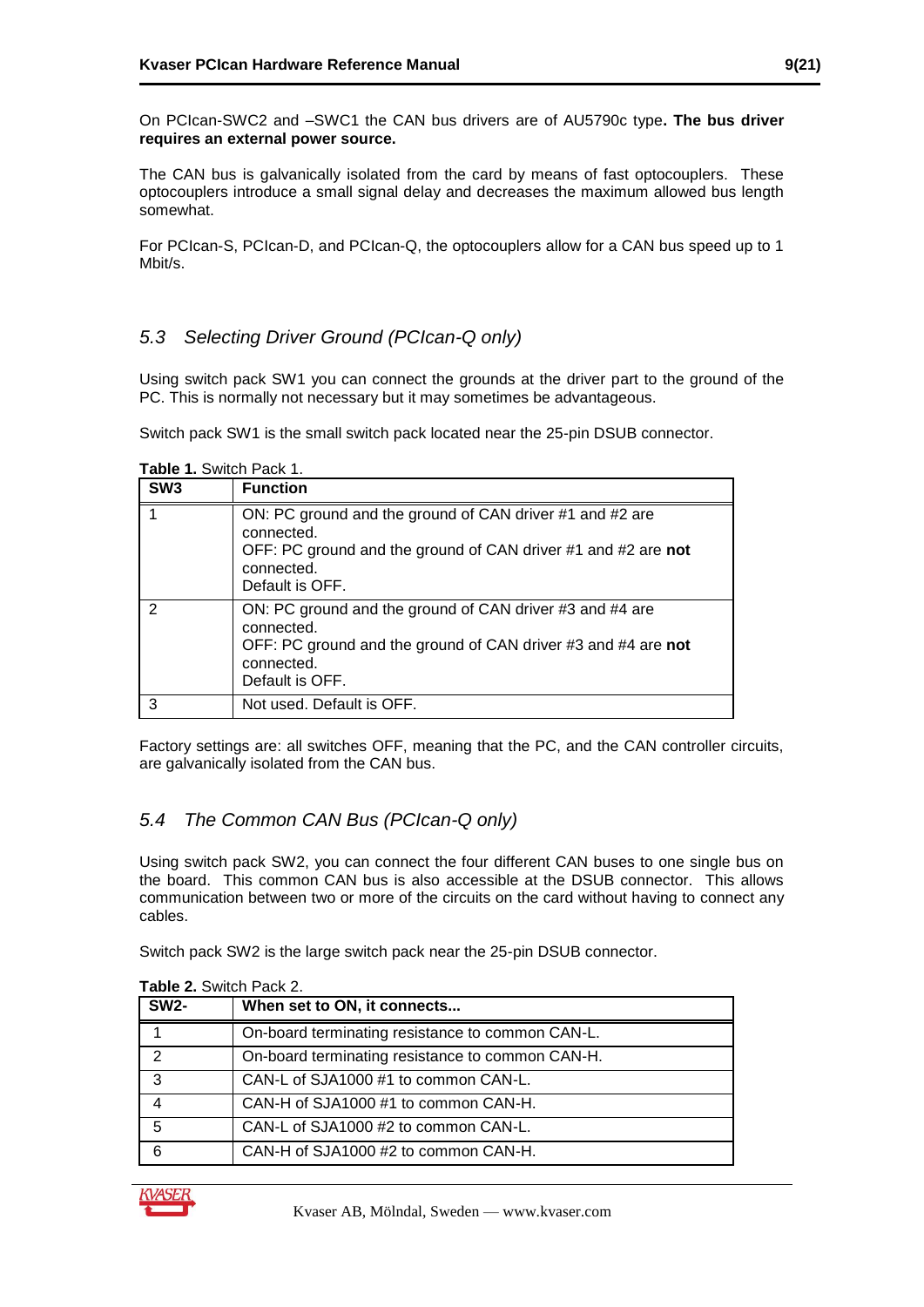| <b>SW2-</b> | When set to ON, it connects          |  |
|-------------|--------------------------------------|--|
|             | CAN-L of SJA1000 #3 to common CAN-L. |  |
|             | CAN-H of SJA1000 #3 to common CAN-H. |  |
| 9           | CAN-L of SJA1000 #4 to common CAN-L. |  |
| 10          | CAN-H of SJA1000 #4 to common CAN-H. |  |

All switches are set to ON when the product is delivered. This means that all CAN buses and the terminator are connected to the common bus.

#### <span id="page-9-0"></span>*5.5 External power supply (PCIcan–SWC2 and –SWC1)*

The PCIcan–SWC2 and –SWC1 have a type of CAN bus driver that under certain circumstances can consume a lot of power. For this reason the bus drivers in these cards are not powered from the PC. You must supply power to the bus driver from an external source.

The power shall be supplied to pin 9 on the D-SUB connector (s). For PCIcan-SWC2 you need to supply power to **both** connectors.

The voltage is nominal +12V DC (min 5.5V, max 26.5V.) Current consumption may go up to 200 mA per bus under certain circumstances.

#### <span id="page-9-1"></span>*5.6 CAN Bus Termination (PCIcan-Q)*

A selectable CAN bus termination is built-in on the PCIcan-Q boards. You activate it by setting switches 1 and 2 on switch pack 1 to ON*. The termination works only on the common CAN bus.* The four individual CAN busses are not affected by the built-in termination.

To avoid signal reflections at the bus ends, terminating resistors must be mounted *at both ends* of the CAN bus. The on-board terminating resistor is 120Ω, which is the standard for CAN buses, and should work fine for most cables. Please observe that this internal resistor can only be used if the board is placed at one of the ends of the CAN-bus. The terminating resistor is only available from the on-board *common* CAN-bus.

The terminating resistors also serves as a load between the CAN bus wires; this is needed for the ISO 11898 compliant bus drivers to work properly.

#### <span id="page-9-2"></span>*5.7 CAN Bus Termination (PCIcan-D, -S)*

The PCIcan-S and PCIcan-D do not have built-in termination as standard. There is room for mounting terminating resistors (R1, R3) which are located very close to the 9-pin DSUB connector(s).

#### <span id="page-9-3"></span>*5.8 CAN Bus Termination (PCIcan-LS2, -LS1, -SWC2, -SWC1)*

No separate bus termination is needed for these boards.

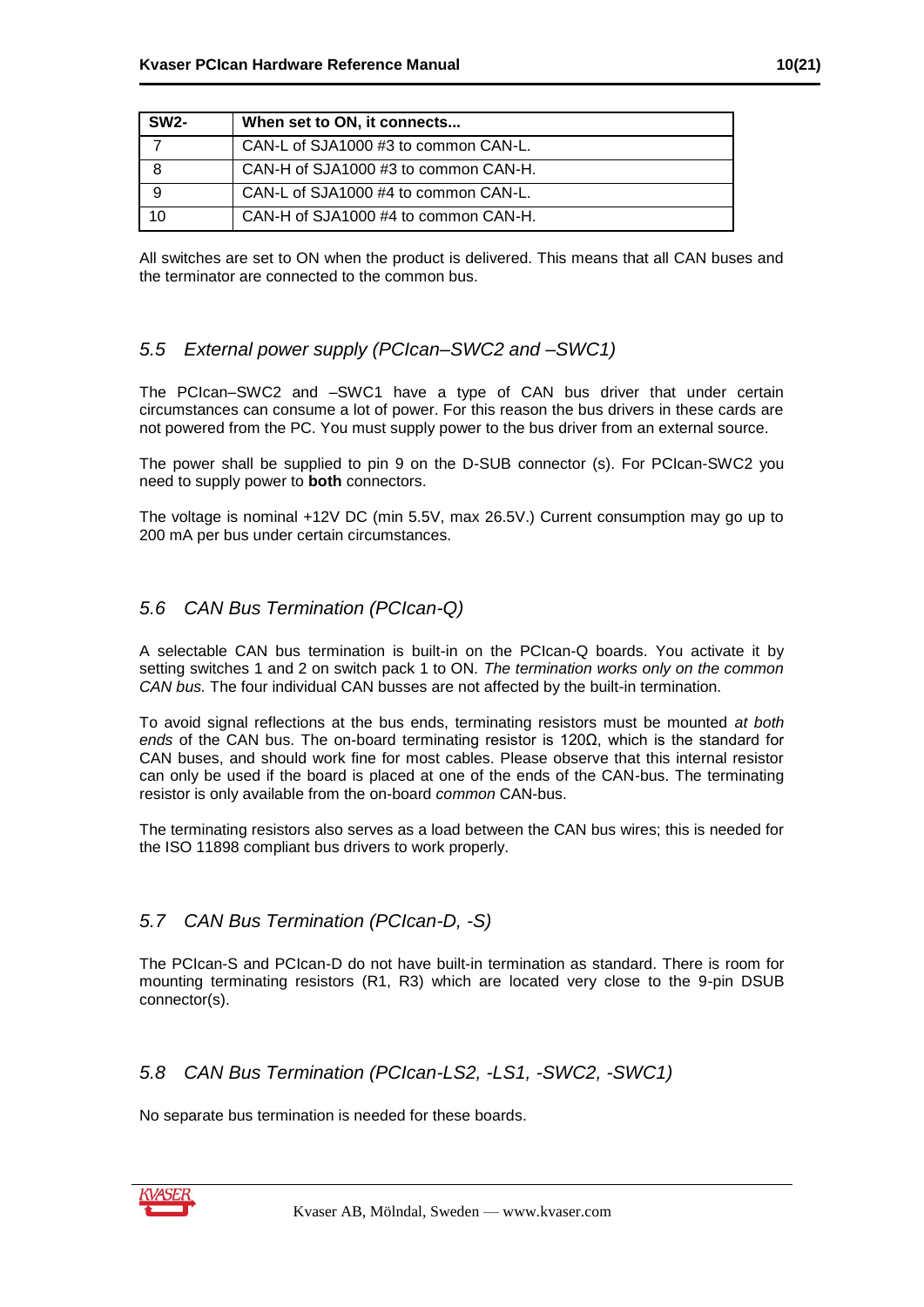<span id="page-10-0"></span>*5.9 The D-SUB connector(s)*



| Pin<br>Function |                                  |  |  |
|-----------------|----------------------------------|--|--|
| 1, 2            | Ground to CAN drivers #1 and #2. |  |  |
| 14, 15          | Ground to CAN drivers #3 and #4. |  |  |
| 4               | CAN-L for the common CAN bus.    |  |  |
| 16              | CAN-H for the common CAN bus.    |  |  |
| 5               | CAN-L for CAN #1                 |  |  |
| 19              | CAN-H for CAN #1                 |  |  |
| $\overline{7}$  | CAN-L for CAN #2                 |  |  |
| 21              | CAN-H for CAN #2                 |  |  |
| 9               | CAN-L for CAN #3                 |  |  |
| 23              | CAN-H for CAN #3                 |  |  |
| 11              | CAN-L for CAN #4                 |  |  |
| 25              | CAN-H for CAN #4                 |  |  |

Table 3. The 25-pin DSUB connector on the PCIcan-Q.

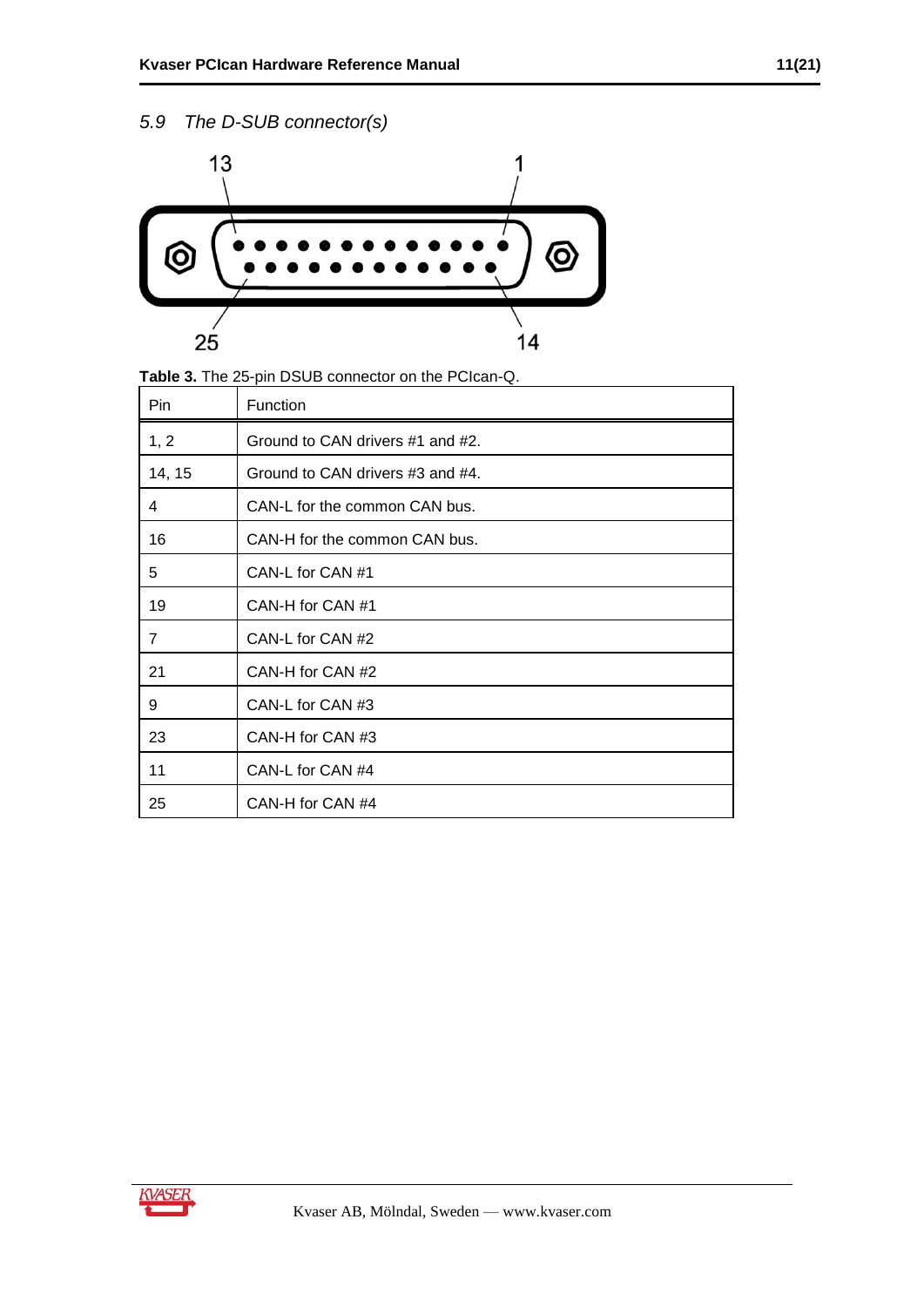

**Table 4**. The 9-pin DSUB connector(s) on PCIcan-S, -D, -LS2 and -LS1.

| Pin | Function       |
|-----|----------------|
|     | CAN-L          |
|     | CAN-H          |
| ◠   | Signal ground. |

| Pin | <b>Function</b>                                                 |
|-----|-----------------------------------------------------------------|
|     | CAN-H                                                           |
|     | Signal ground.                                                  |
|     | Vcc for the SWC driver. You need to supply +12V DC on this pin. |

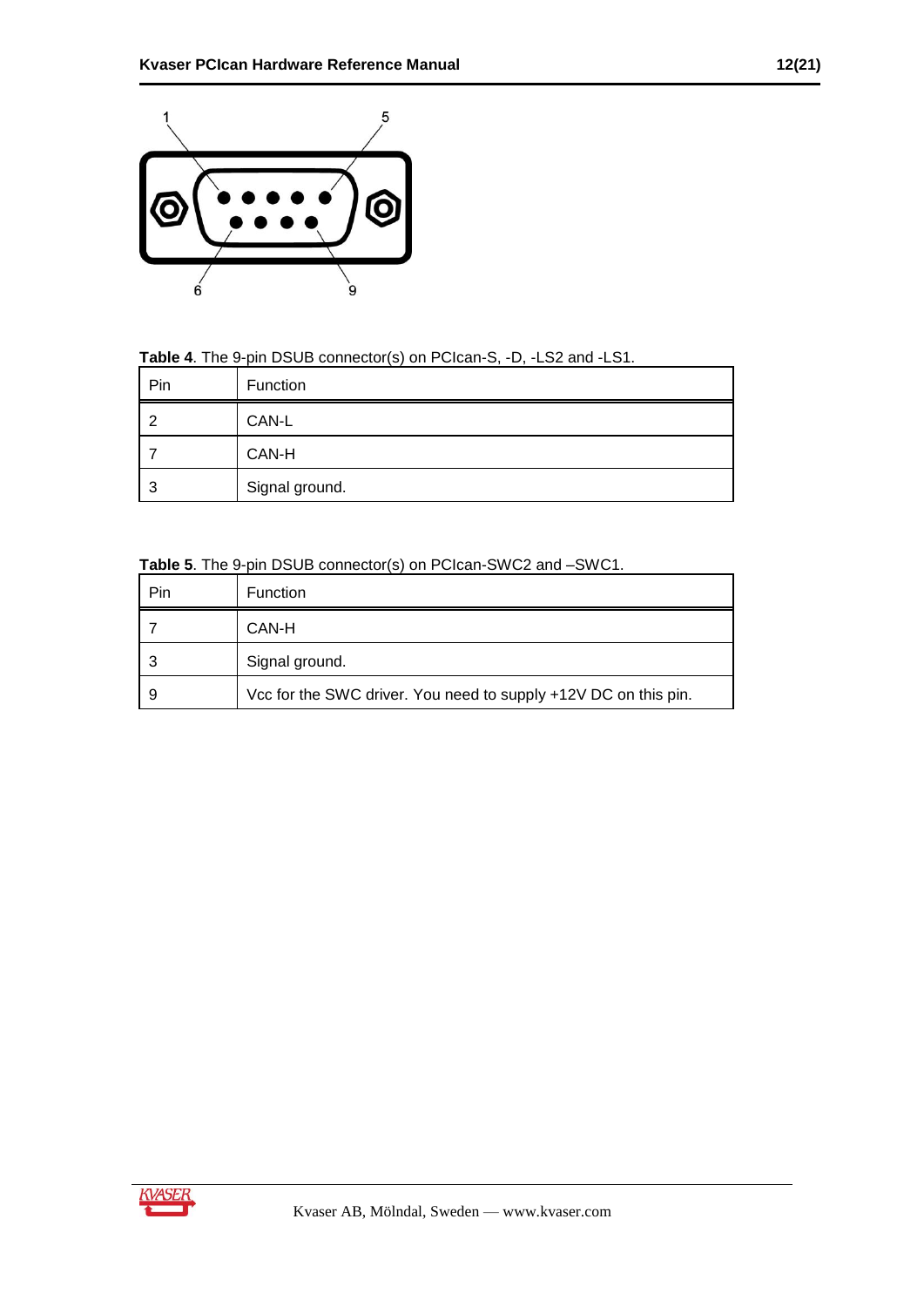

**Figure 4: The CAN buses on the PCIcan-D, -LS2, and –SWC2. On the –S, LS1, and – SWC1, the "CAN2" connector is not present.Software Development Information**

#### <span id="page-12-0"></span>*5.10 Intended Audience*

This section is intended for those who want to program the PCIcan card directly. Normally, you would choose to use the supporting device drivers available for the PCIcan card. Refer to the "CANLIB Software Development Kit" documentation for further information on these device drivers from a programmer's point of view.

#### <span id="page-12-1"></span>*5.11 Additional Documentation*

This document includes all information you need to use the circuits on the card. However, the circuits themselves are not described here so information about these must be obtained from the suppliers. See the list of references on page 18.

General knowledge about the PCI bus is also assumed.

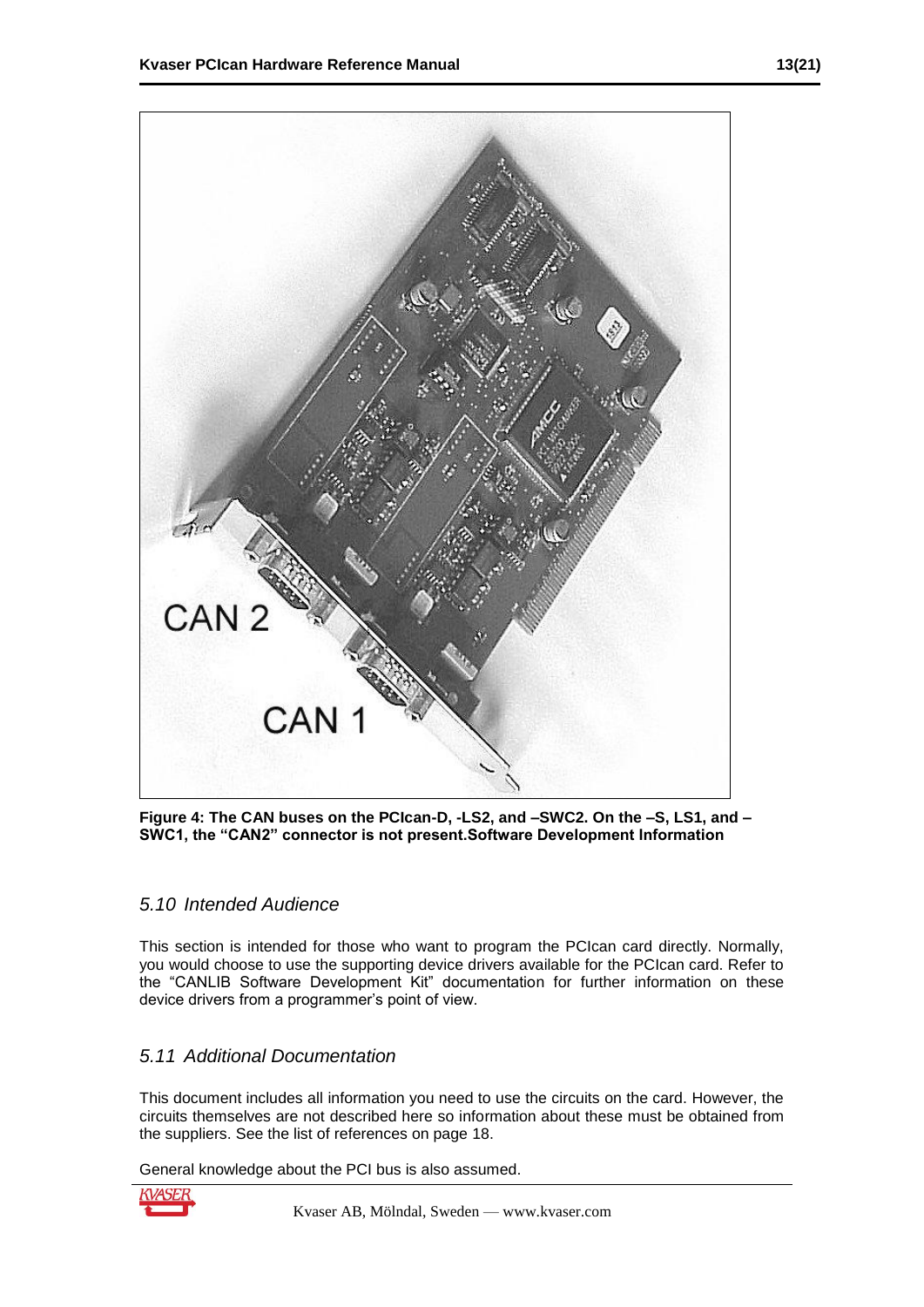#### <span id="page-13-0"></span>*5.12 A note on the different PCIcan versions*

PCIcan-Q has four CAN controllers. PCIcan-D has two CAN controllers and PCIcan-S has just one controller. This chapter describes primarily PCIcan-Q; if you have one of the other cards, just disregard the circuits and switches that are not on your card. Differences between the different members of the PCIcan family are explicitly noted wherever they occur.

#### <span id="page-13-1"></span>*5.13 The PCI bus controller*

All PCIcan boards use the same PCI controller, which is an S5920 from AMCC. The PCI controller is responsible for address decoding and interrupt steering.

The initialization of the PCI controller is outside the scope of this manual. Typically, it is carried out by the operating system and/or the BIOS. There are a few registers you have to set up in the driver; these are described below.

#### <span id="page-13-2"></span>*5.14 Address decoding*

The PCI controller can decode up to 5 different address areas, three of which are used by the PCIcan.

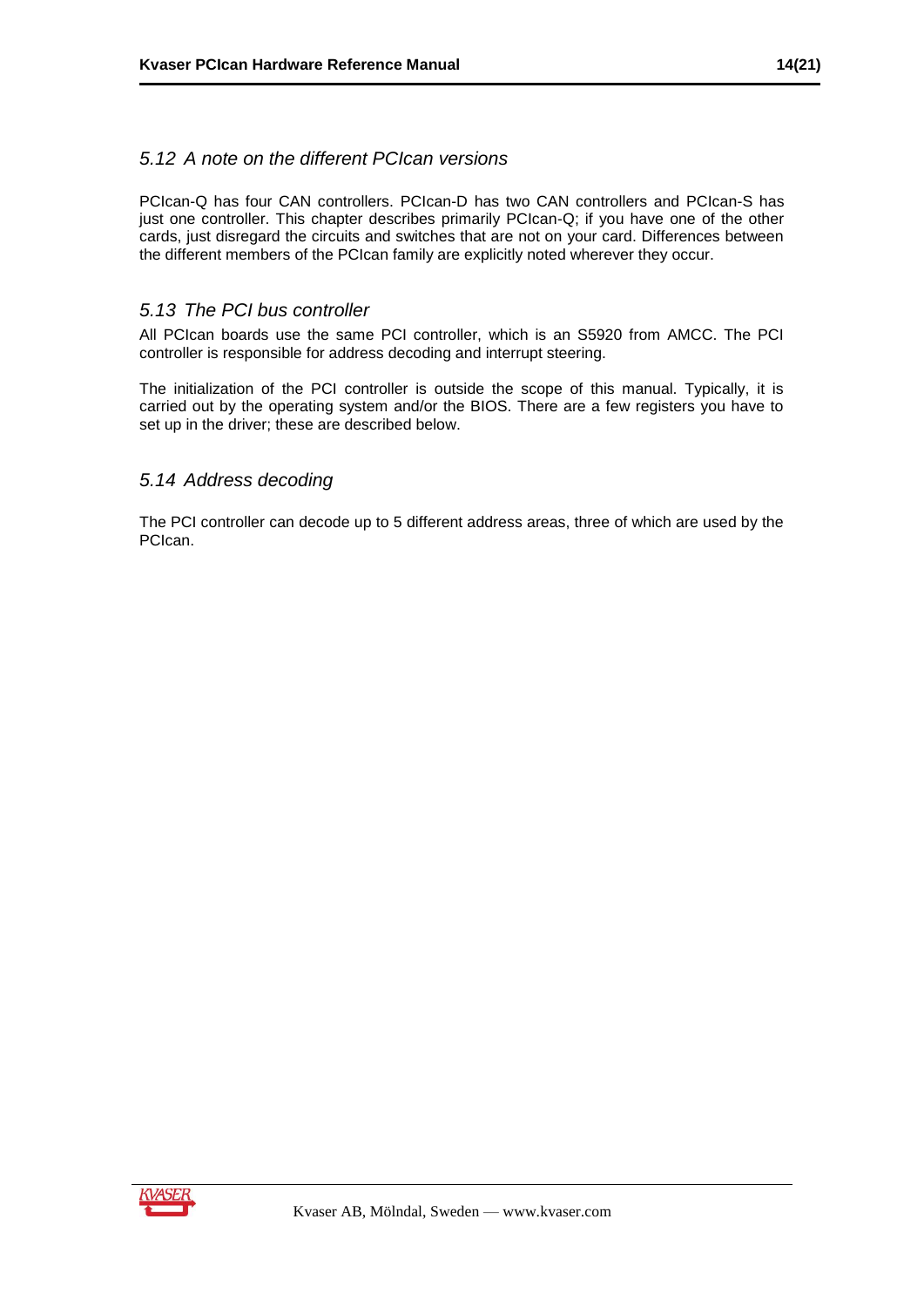| Address area # | ype | Size (bytes) | Used for                   |
|----------------|-----|--------------|----------------------------|
|                | I/O | 128          | AMCC registers.            |
|                |     |              | Described in the S5920     |
|                |     |              | manual.                    |
|                | I/O | 128          | SJA1000 circuits           |
|                |     |              | $0 - 0x1f$ : SJA1000 #1    |
|                |     |              | $0x20 - 0x3F$ : SJA1000 #2 |
|                |     |              | $0x40 - 0x5F$ : SJA1000 #3 |
|                |     |              | 0x60 - 0x7F: SJA1000 #4    |
|                | l/O | 8            | Xilinx registers           |

Address area number 1, the one used for the SJA1000's, is further subdivided into four areas of 32 bytes each; one for each (possible) SJA1000.

The S5920 is operated in pass-thru operation, passive mode.

To configure the address areas, the value 0x80808080 should be written into the PCI PASS-THRU CONFIGURATION REGISTER (PTCR) register. This sets all regions to use 0 wait states and to use the PTADR signal.

#### <span id="page-14-0"></span>*5.15 Interrupts*

The PCIcan uses one PCI bus interrupt, INTA#. It is asserted whenever one or more SJA1000's have their interrupts active. To reset an active interrupt, read the interrupt status register in all present SJA1000s – the interrupt of the corresponding SJA1000 will then automatically clear.

To check the status of the interrupt line, test the INTERRUPT ASSERTED bit (number 23) in the INTCSR register in the S5920.

To enable or disable interrupts from the PCIcan, use the ADD-ON INTERRUPT PIN ENABLE (bit 13) in the INTCSR register in the S5920.

#### <span id="page-14-1"></span>*5.16 Registers in the Xilinx*

The Xilinx FPGA implements a few registers.

| <b>Address</b><br>offset | <b>Register</b> | <b>Usage</b>                                                                                                                 |
|--------------------------|-----------------|------------------------------------------------------------------------------------------------------------------------------|
| $0 - 6$                  |                 | Reserved, do not use                                                                                                         |
|                          | <b>VERINT</b>   | Bit 7 - 4 contains the revision number of the<br>FPGA configuration. 15 is the first revision, 14 is<br>the next, and so on. |

The current FPGA revision number is 14 (which is read from the VERINT register as 1110xxxx). Future revisions (13, 12, 11, …) will remain compatible with revision 14.

#### <span id="page-14-2"></span>*5.17 PCI Configuration Data*

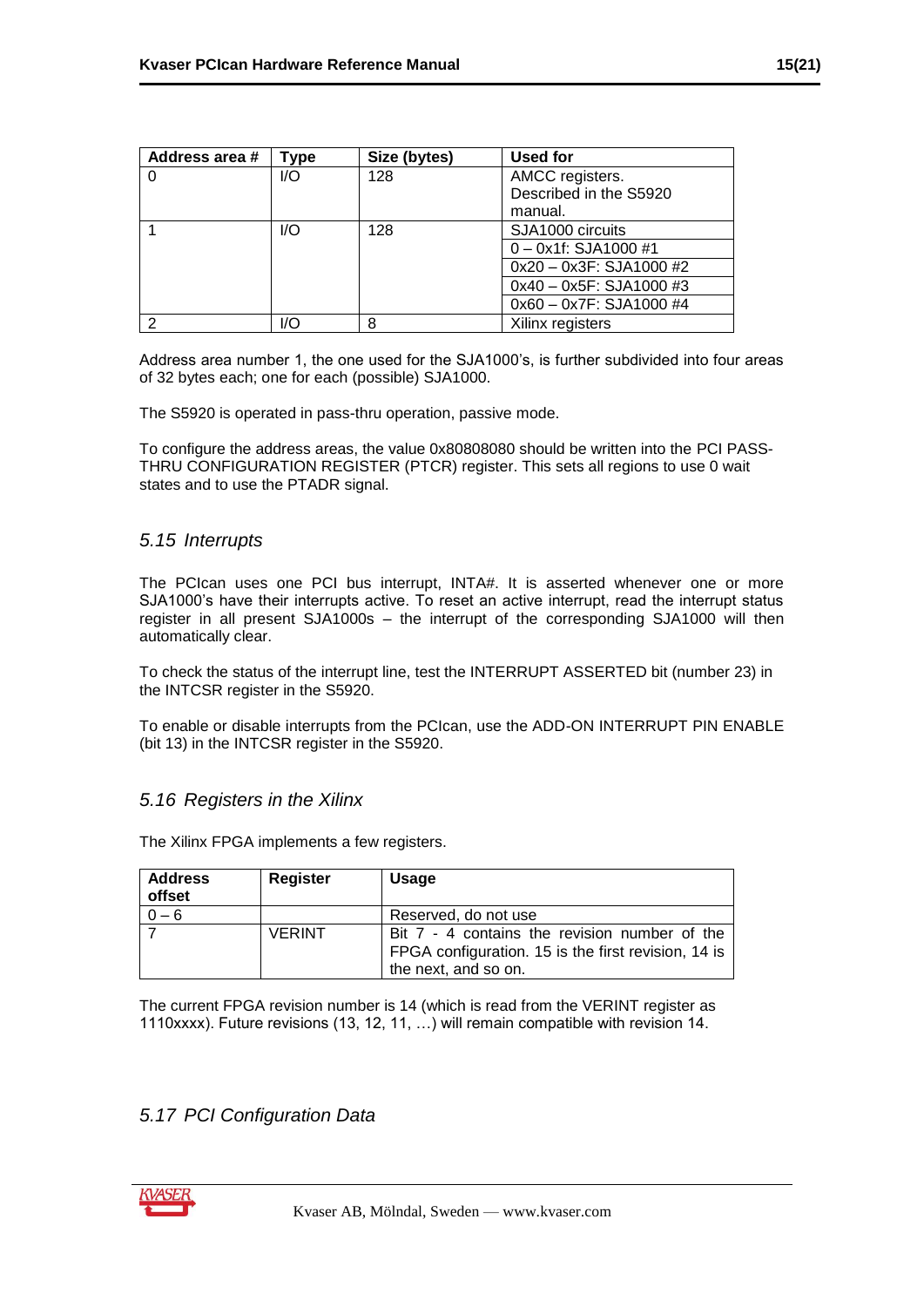The following data are configured automatically into the S5920 PCI controller when power is applied to the card.

| <b>Item</b>         | Value                                              |
|---------------------|----------------------------------------------------|
| Vendor Id           | 0x10e8                                             |
| Device Id           | 0x8406 (for all PCIcan boards)                     |
| Revision Id         |                                                    |
| Class Code          | 0xffff00<br>(means: no base class code defined for |
|                     | device)                                            |
| Subsystem Vendor Id |                                                    |
| Subsystem Device Id |                                                    |

#### <span id="page-15-0"></span>*5.18 Configuration of the SJA1000*

Refer to the SJA1000 data sheet for all details on how to program the SJA1000. You need to know the following:

- RX1 is connected to ground.
- TX1 is not connected.
- CLKO is not connected.
- Setting the OCR register to 0xDA is a good idea. This means "normal output mode", push-pull and the correct polarity.
- In the CDR register, you should set CBP to 1. You will probably also want to set the clock divider value to 0 (meaning divide-by-2), the Pelican bit, and the clock-off bit (you have no need for CLKOUT anyway.)

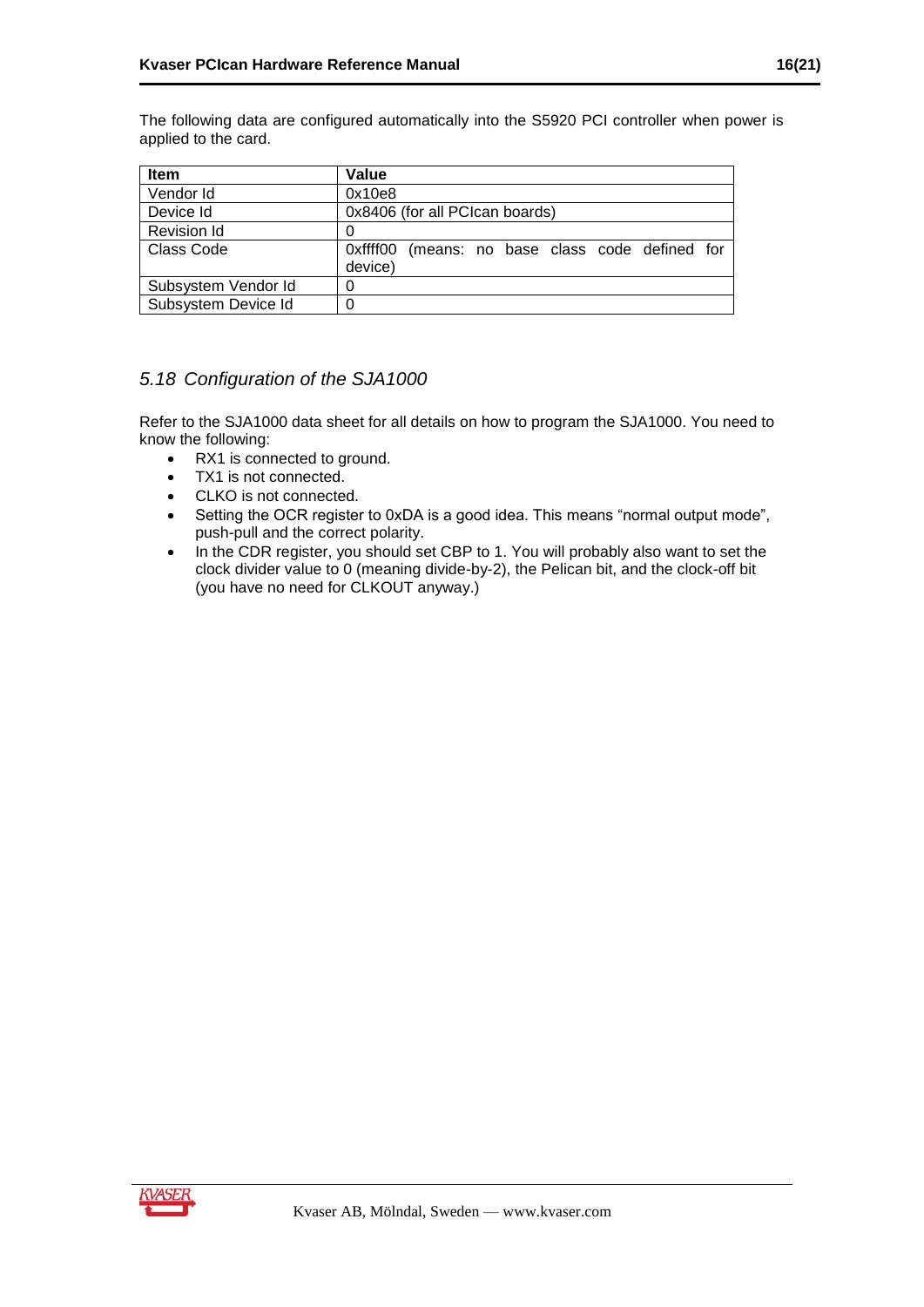## <span id="page-16-0"></span>**6 Support**

The PCIcan boards are supported by driver routines and program examples for Windows 95/98/ME and Windows NT/2000/XP.

The software is distributed separately and is not further documented here. Please refer to the documentation that is packaged with the software. The software and its documentation are available from our web site, http://www.kvaser.com. In addition, online support is available from our web site, http://www.kvaser.com.

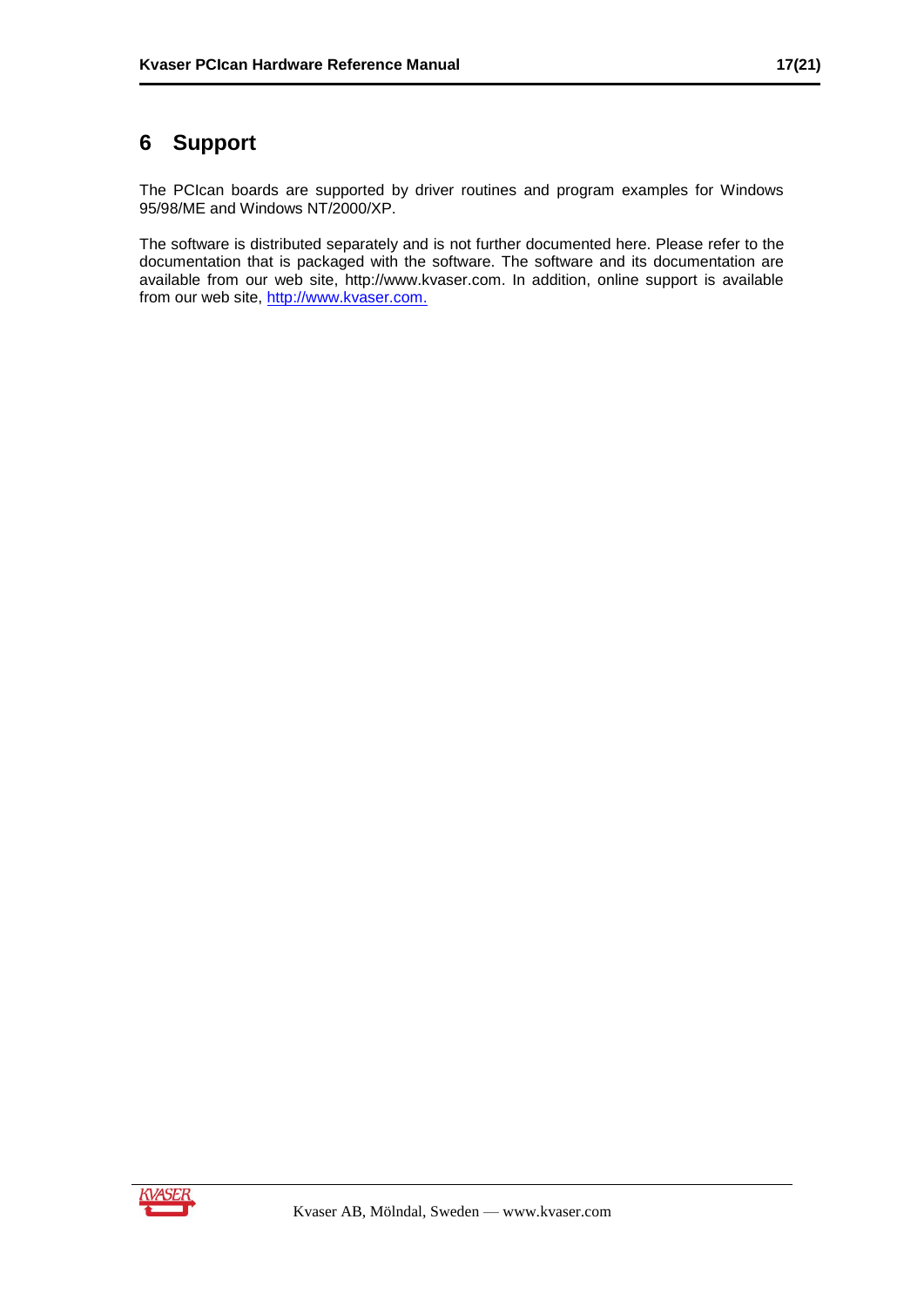## <span id="page-17-0"></span>**7 References**

| 7.1.1.1 AMCC     | PCI Products Data Book S5920 / S5933 (1998)<br>Also available on the web (www.amcc.com) in the file |
|------------------|-----------------------------------------------------------------------------------------------------|
|                  | pciprod.pdf.                                                                                        |
| <b>Philips</b>   | Preliminary<br>SJA1000 Stand-Alone CAN<br>Controller.                                               |
|                  | Specification. 1997 Nov 04.                                                                         |
|                  | Also available on the web.                                                                          |
| Shanley, T., and | PCI system architecture, fourth edition. MindShare, Inc. ISBN                                       |
| Anderson, D.     | 0-201-30974-2. Available from e.g. Annabooks,                                                       |
|                  | www.annabooks.com.                                                                                  |
|                  |                                                                                                     |

http://www.kvaser.com contains much information on CAN and has many links to other sites with CAN information. You can also download new versions of the software for PCIcan here.

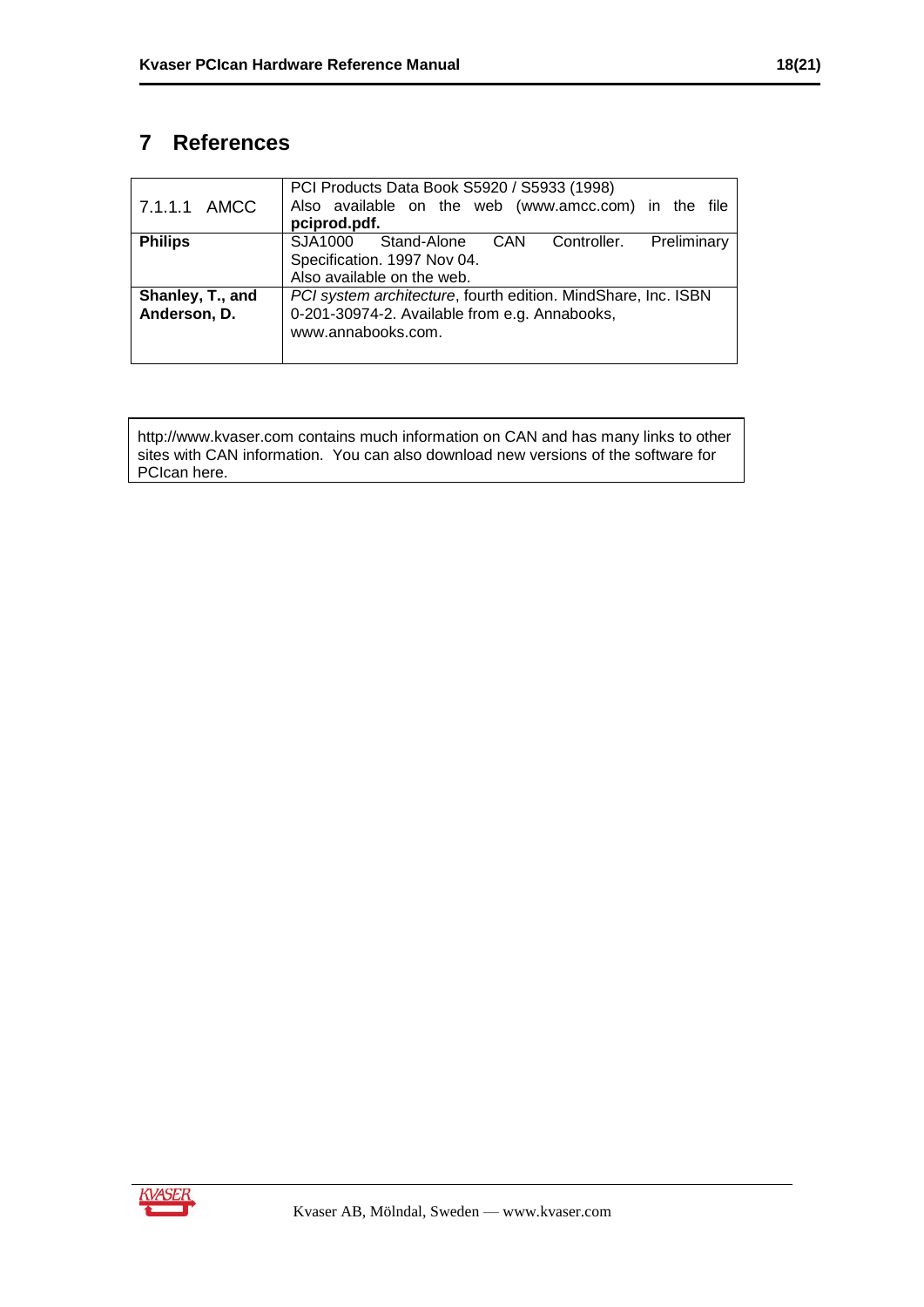## <span id="page-18-0"></span>**8 Legal Information**

#### <span id="page-18-1"></span>*8.1 RoHS Directive*

This line of products will never comply with the RoHS (Restriction of Hazardous Substances) directive when it becomes effective 1 of July 2006. However, the complete line of Kvaser PCIcanx boards will achieve full conformance to the RoHS directive when it becomes effective 1 of July 2006. Kvaser PCIcan and Kvaser PCIcanx is fully software compatible with each other.

### <span id="page-18-2"></span>*8.2 Copyright*

This document is Copyright © 2001-2008 Kvaser AB. This document may not be reproduced without our written permission. Infringement will render the user liable to prosecution.

We believe that the information contained herein was accurate in all respects at the time of printing. Kvaser AB cannot, however, assume any responsibility for errors or omissions in this text. Please also note that the information in this document is subject to change without notice and should not be construed as a commitment on the part of Kvaser AB.

#### <span id="page-18-3"></span>*8.3 CE Marking Directive*

This line of products has been CE marked. We will be pleased to inform you on which standards this equipment has been tested for compliance.

**NOTE:** This equipment has been tested and found to comply with the limits for a Class A digital device, pursuant to Part 15 of the FCC Rules. These limits are designed to provide reasonable protection against harmful interference when the equipment is operated in a commercial environment. This equipment generates, uses, and can radiate radio frequency energy and, if not installed and used in accordance with the instruction manual, may cause harmful interference to radio communications. Operation of this equipment in a residential area is likely to cause harmful interference in which case the user will be required to correct the interference at his own expense.

#### <span id="page-18-4"></span>*8.4 Trademarks and patents*

All product names mentioned in this manual are registered or unregistered trademarks of their respective owner. Windows® is a registered trademark of Microsoft Corporation in the United States and other countries. Linux® is the registered trademark of Linus Torvalds in the United States and other countries. The products described in this document are protected by U.S. patent 5,696,911.

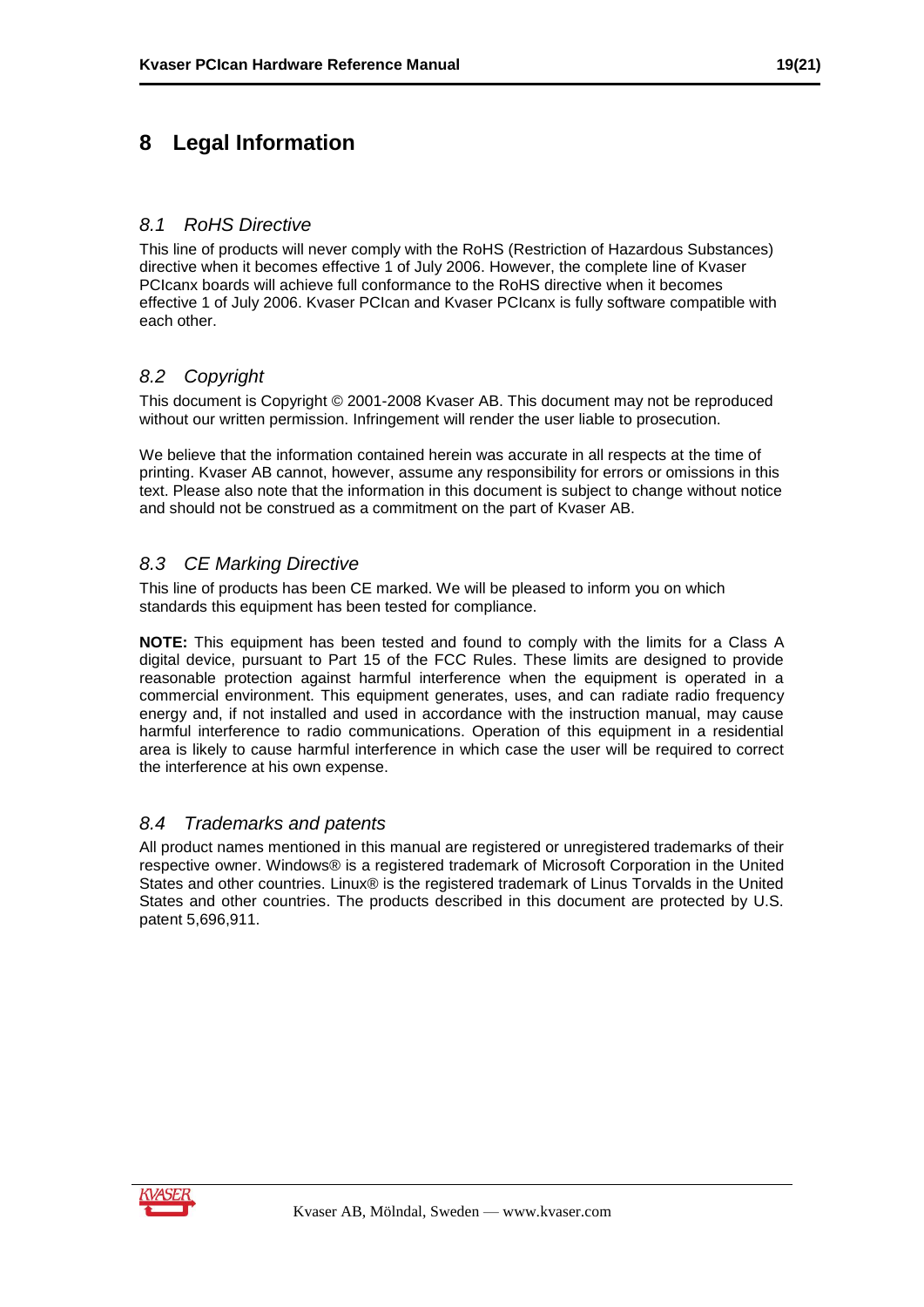## <span id="page-19-0"></span>**9 Document revision history**

| Revision | Date       | Changes                                                                                                                                              |
|----------|------------|------------------------------------------------------------------------------------------------------------------------------------------------------|
|          | 2006-02    | Original revision                                                                                                                                    |
|          | 2006-11-10 | Reviewed - New layout, new dsub connector pics.                                                                                                      |
|          | 2008-12-01 | Updated legal information. Added paragraph stating that the<br>PCIcan devices are no longer recommended for new designs;<br>use the PCIcanx instead. |